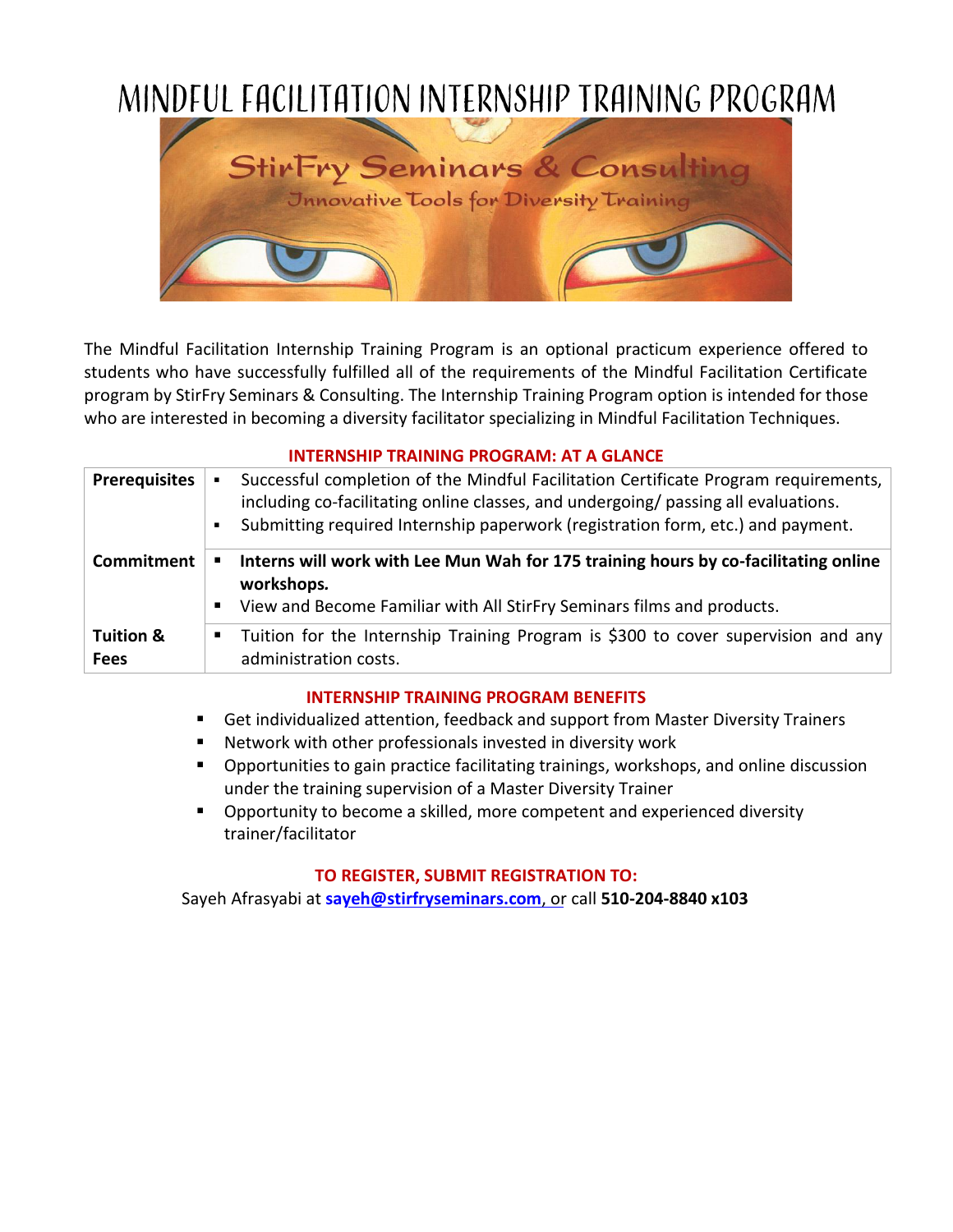# **Mindful Facilitation INTERNSHIP TRAINING PROGRAM Registration Form**

| Name:                                                                                                                                                                                                                                            |  |         |            |                            |
|--------------------------------------------------------------------------------------------------------------------------------------------------------------------------------------------------------------------------------------------------|--|---------|------------|----------------------------|
|                                                                                                                                                                                                                                                  |  |         |            |                            |
| <b>Address:</b>                                                                                                                                                                                                                                  |  |         |            |                            |
| City:                                                                                                                                                                                                                                            |  | State:  |            | Zip:                       |
| Phone (Home/Work/Mobile):                                                                                                                                                                                                                        |  |         |            |                            |
| E-mail (*important*)                                                                                                                                                                                                                             |  |         |            |                            |
| Gender:<br>Race/Ethnicity:<br>(Optional)                                                                                                                                                                                                         |  |         | (Optional) | <b>Sexual Orientation:</b> |
| Occupation:                                                                                                                                                                                                                                      |  | Agency: |            |                            |
| After the completion of the Mindful Facilitation Certificate Program, how competent do you feel facilitating? What would<br>you like your Training Supervisor to know about your strengths and weaknesses? How can your Training Supervisor best |  |         |            |                            |
| support your growth as a facilitator throughout this Internship Training Program? Use another sheet, if necessary.                                                                                                                               |  |         |            |                            |
|                                                                                                                                                                                                                                                  |  |         |            |                            |
|                                                                                                                                                                                                                                                  |  |         |            |                            |
|                                                                                                                                                                                                                                                  |  |         |            |                            |
|                                                                                                                                                                                                                                                  |  |         |            |                            |
|                                                                                                                                                                                                                                                  |  |         |            |                            |
|                                                                                                                                                                                                                                                  |  |         |            |                            |
|                                                                                                                                                                                                                                                  |  |         |            |                            |
|                                                                                                                                                                                                                                                  |  |         |            |                            |
|                                                                                                                                                                                                                                                  |  |         |            |                            |
|                                                                                                                                                                                                                                                  |  |         |            |                            |
|                                                                                                                                                                                                                                                  |  |         |            |                            |
|                                                                                                                                                                                                                                                  |  |         |            |                            |
|                                                                                                                                                                                                                                                  |  |         |            |                            |
|                                                                                                                                                                                                                                                  |  |         |            |                            |
|                                                                                                                                                                                                                                                  |  |         |            |                            |
|                                                                                                                                                                                                                                                  |  |         |            |                            |
|                                                                                                                                                                                                                                                  |  |         |            |                            |
|                                                                                                                                                                                                                                                  |  |         |            |                            |